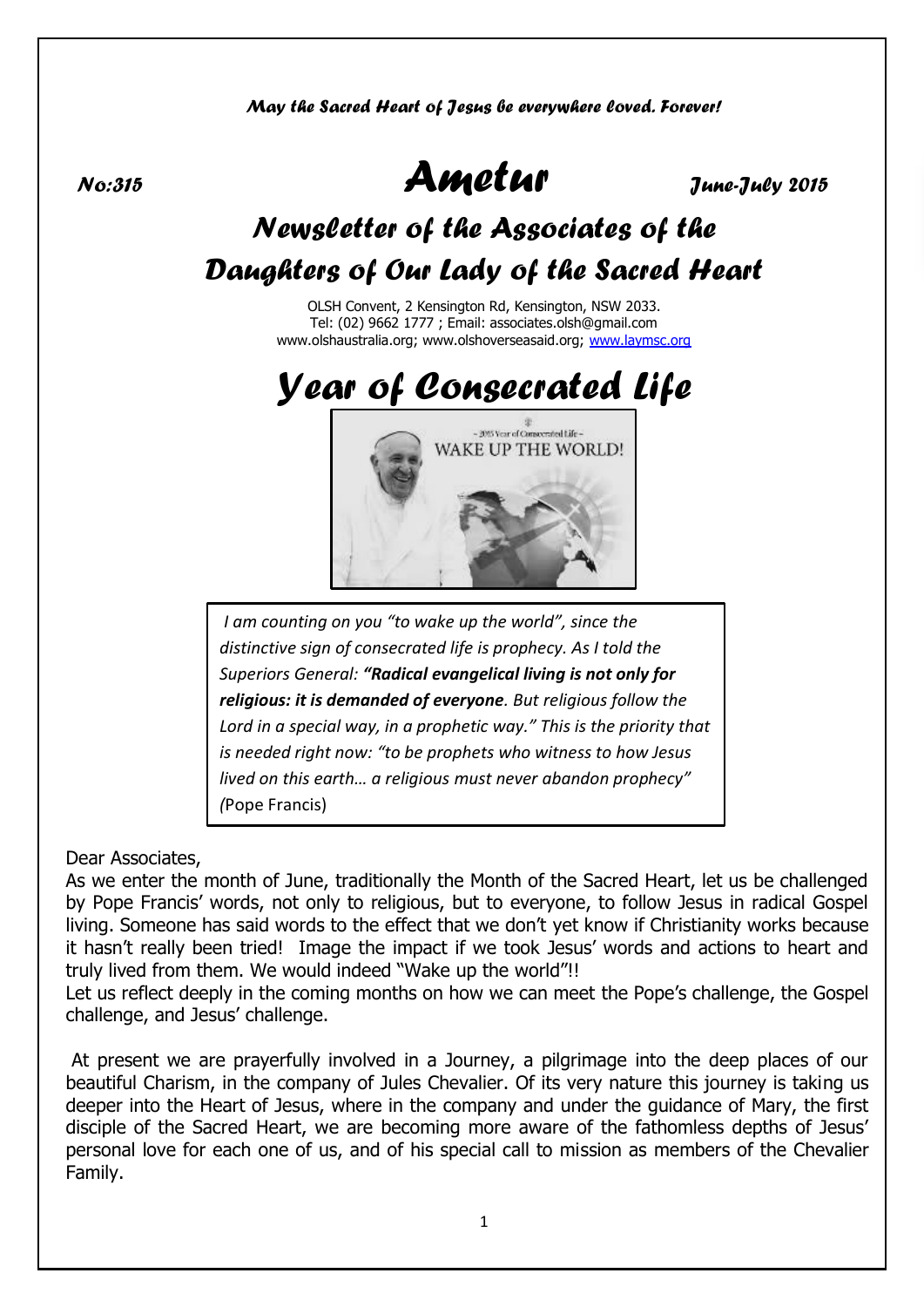One writer has written that

"Modern life is much like a freeway. But discipleship is a pilgrimage. "

He goes on to write that

"A pilgrimage is not quickly accomplished, and it entails frequent stops along the way for observing, pondering, praying and resting with loved ones and with God. Every day, every trip, and every task can become a pilgrimage if we decide to live that way."

The author sees the following as being characteristic of pilgrims, and I see it as a description of one trying to live life according to the Heart of Jesus. What do you think?

- They punctuate the day with peace, kind words and kindly actions;
- they carry joy, not tension from place to place;
- they stop regularly to pray;
- they reflect on God's word as life's roadmap, a lamp for their feet;
- they take God's hand and let him lead;
- $\bullet$  they have a destination to be with God;
- they do not rush through life; they hope through life;
- they recognize each day as a gift from God, so that each day can be returned to God as a gift, a gift he will accept with love.

(cf Archbishop J.Peter Sartain, A Journey to the Heart of Jesus, Our Sunday Visitor, Inc, Indiana, 2014, p12-13)

I would like to share with you a beautiful reflection given by one of our Associates at a recent meeting. She wishes to remain anonymous, but I ask that you pray for her. The readings are those for the 6<sup>th</sup> Sunday of Easter, 1<sup>st</sup> Letter of John 4; 7-10, and the Gospel of St John 15:9-17.

*"The heartbeat of today's Gospel and of the second reading from the First Letter of John is 'love'. As disciples, we are called to feel this pulse and make our lives beat in rhythm with it. The love commandment that Jesus gives to his disciples depends on God's limitless love for the world (John 3:16). This love is made incarnate and dwells among us in Jesus, the one 'who is closest to the Father's Heart' (John 1:18); and so Jesus' own relationship with his Father, his own life and death, become the norm of the costly love he asks of his disciples. This must not be a cramped or grudging love, but joyful and expansive.*

*"One of the most priceless human gifts is friendship. It allows us to disclose to and receive from another in complete openness and trust. Before a friend we can think aloud; with a friend we can participate in ones joys and sorrows, hopes and fears; through a friend we can survive loneliness, indifference, hostility. Small wonder, then, that in today's Gospel Jesus calls his disciples by this most precious of names, 'my friends'. Drawn into and abiding in the mutual love of the Father and the Son, disciples are no longer called servants but friends. By his death Jesus 'befriends' the whole world, and it is to such loyal befriending and fruit-bearing in steadfast love that Jesus commissions his disciples.*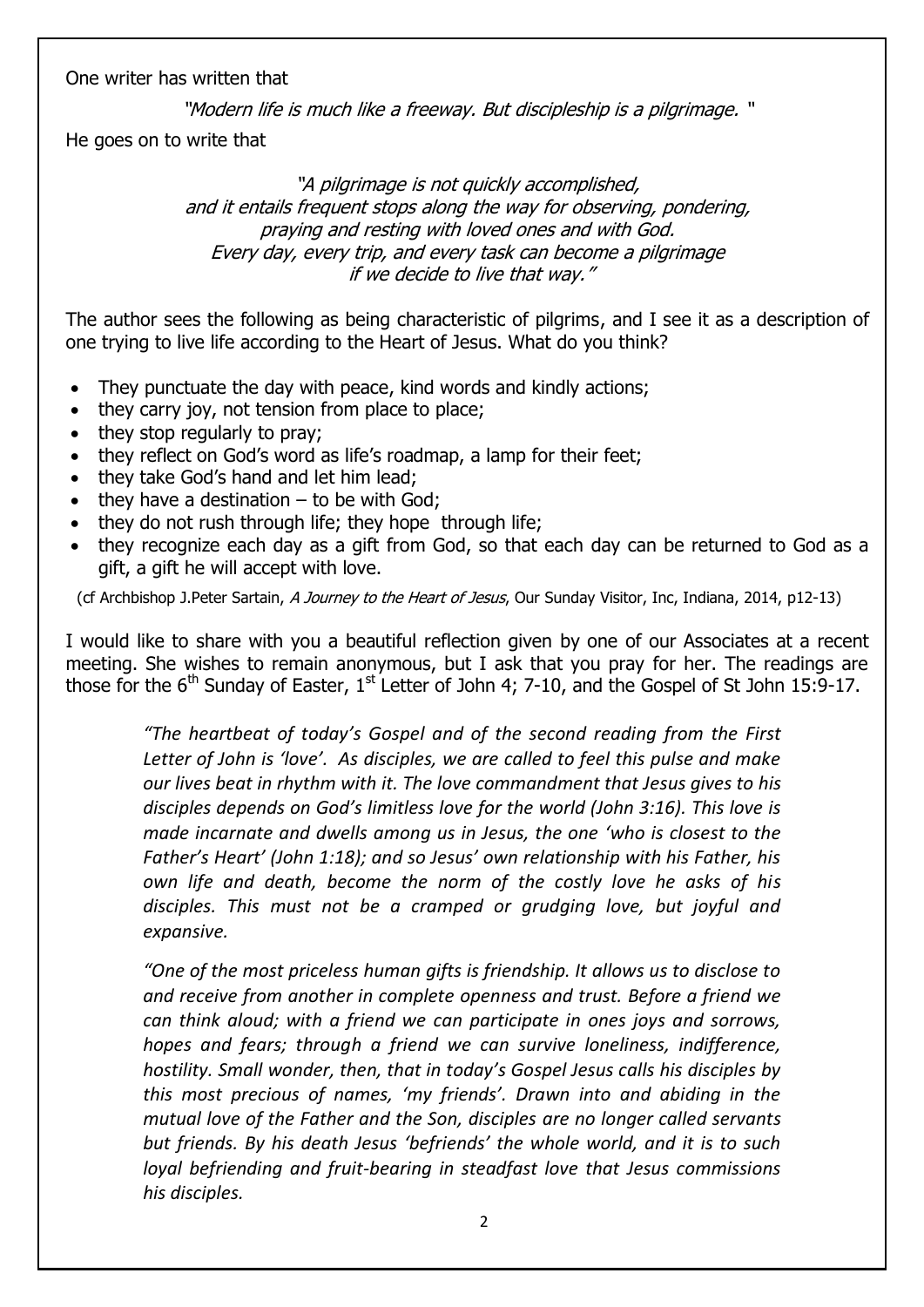*"The Johannine community was to live as friends and so, throughout his Gospel, John introduces us to various occasions of friendship: John the Baptist, the precursor and the 'friend of the bridegroom', who like a best man hands over the Bride Israel to Jesus; the family at Bethany, especially Lazarus, the friend for whom he wept at his grave, and for whom Jesus was the Tomb Breaker (John 11: 35-44); Pilate, who at a critical moment preferred to be a friend of Caesar rather than of Jesus (John 19:12); the disciples beloved of Jesus (John13:23; 19:26; 21:7); and Peter, the forgiven friend who will lead and shepherd the community of the forgiven (John21:44ff). As we gather around the table of our Eucharistic Supper, we hear that we have been chosen by Jesus as his friends and commissioned to befriend the world in and with the love he has shown us.*

*"Thus, may the Sacred Heart of Jesus be everywhere loved. Forever!"* Thank you for this inspiring reflection on God's holy Word.

### **Feast of Our Lady of the Sacred Heart**

On May 30th, we celebrate our own feast for Mary, Our Lady of the Sacred Heart. It has been said that "Love gave her 1000 names", and surely our special name for Our Lady is one of the most beautiful as it describes her unique relationship with Jesus, her Son. She wants to share with us her understanding of God's love revealed in the pierced Heart of her Son. Father Claude Mostowik msc shared his vision of OLSH with some of the Sisters recently and he has given permission to share some of his thoughts with you, our Associates.

*"The image of Mary has allowed the Christian imagination to think creatively and differently about understanding [Mary]. Now, it's our turn today. She has appeared to the poor of the earth at various times and places, often to children, young people and women. From among the least and smallest she reminds us of God's heart and passion for humanity. This image of Mary as OLSH – the mother beneath the Cross of Jesus – cannot be seen as a passive woman accepting her lot in life. It is the image of continued engagement. She is there wherever Christ suffers today. She is part of the Pentecost community that took the message of God's love into the city and the world. This spirituality flows especially from the contemplation of Mary at the foot of the Cross. The scriptural source of our Spirituality of the Heart is mainly in Jesus dead on the cross with his Heart pierced. 'They will look on the one whom they have pierced' (St John). Mary near the Cross is a part of that source. And we are part of that source as those who try to live the Spirituality of the Heart. There at the Cross, Jesus gives her to us, but we bring our friends, our neighbours, the wounded – as did Jesus with his 'beloved'. From this vantage point, Mary sees why his mission led to this – love embodied in mission - a Heart pierced and poured out for love for us. Mary shows us what the Spirit does in our hearts. When fear of trouble tends to freeze our faith into silent submission to despair, the Spirit warms us and empowers us to go out and make a difference. We are reminded of our call to tell the Good News that God is the God who loves and gathers us all in spite of language, cultural*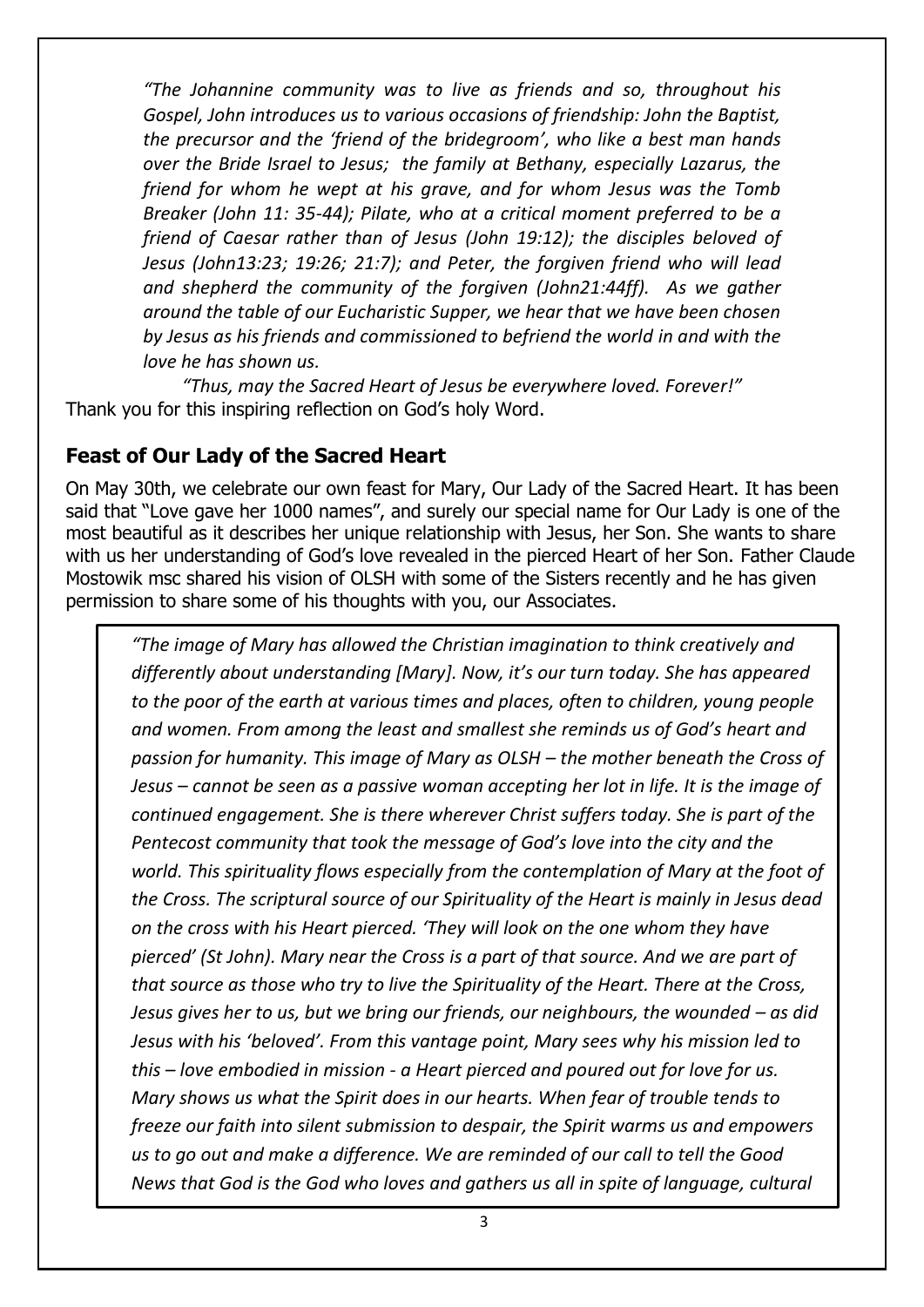*and social difference; that we should live as brothers and sisters; that we stop "othering" people, to break down the barriers between "us" and "them", between male and female, Jew and Gentile, Muslim and non-Muslim, rich and poor, black and white, young and old, gay and straight, and to bring all humankind to speak one universal language of brotherly/sisterly love. Yes, despite 2000 years of Christianity, the universal brother/sisterhood of humankind has not been understood or realised. We ask, "What can I do? I am only one individual. What difference can I make?"*

Perhaps at your meetings, or in the silence of your own hearts, you can try and answer those questions. Is it possible that I have within myself the power to made a difference? Surely that is what being the Heart of Jesus in and to the world means! Father Claude went on to say:

*Father Chevalier saw the troubles and injustices of his time and was able to imagine and see things outside the box. We need to do the same. Religion was not to be a rigid theology or a set of rules, but of the heart – the Heart of God made flesh in Christ and the Heart of God made flesh in Mary and, by extension, the Heart of God made flesh in each of us. Mary, formed by a deep love and experience of God, and the community of the anawim, was able to imagine things outside the box, beyond herself, to choose hope over experience, to dream dreams larger than the desperation of the moment and to imagine and live the great reversals of God's dream for all humankind. From among the least and smallest she reminds us of the heart and passion of God for humanity. In the Song of Mary, {The Magnificat}, we hear that God loves us* 

*most in our greatest need, as does a Mother, and Christians who forget the Motherly in God will forget the brotherly and sisterly and finally, the Fatherly as well.* 



Let us pray much for each other and for our many suffering sisters and brothers throughout the world, especially those whom most of the international community seems to have forgotten – those who are adrift on the oceans of the world with little chance of arriving at a safe haven. May our Lady of the Sacred Heart, Star of the Sea, guide them to the Heart of her Son and bring them to new welcoming shores.

In the Loving Heart of Jesus with Mary,

**Sr Ancilla White olsh**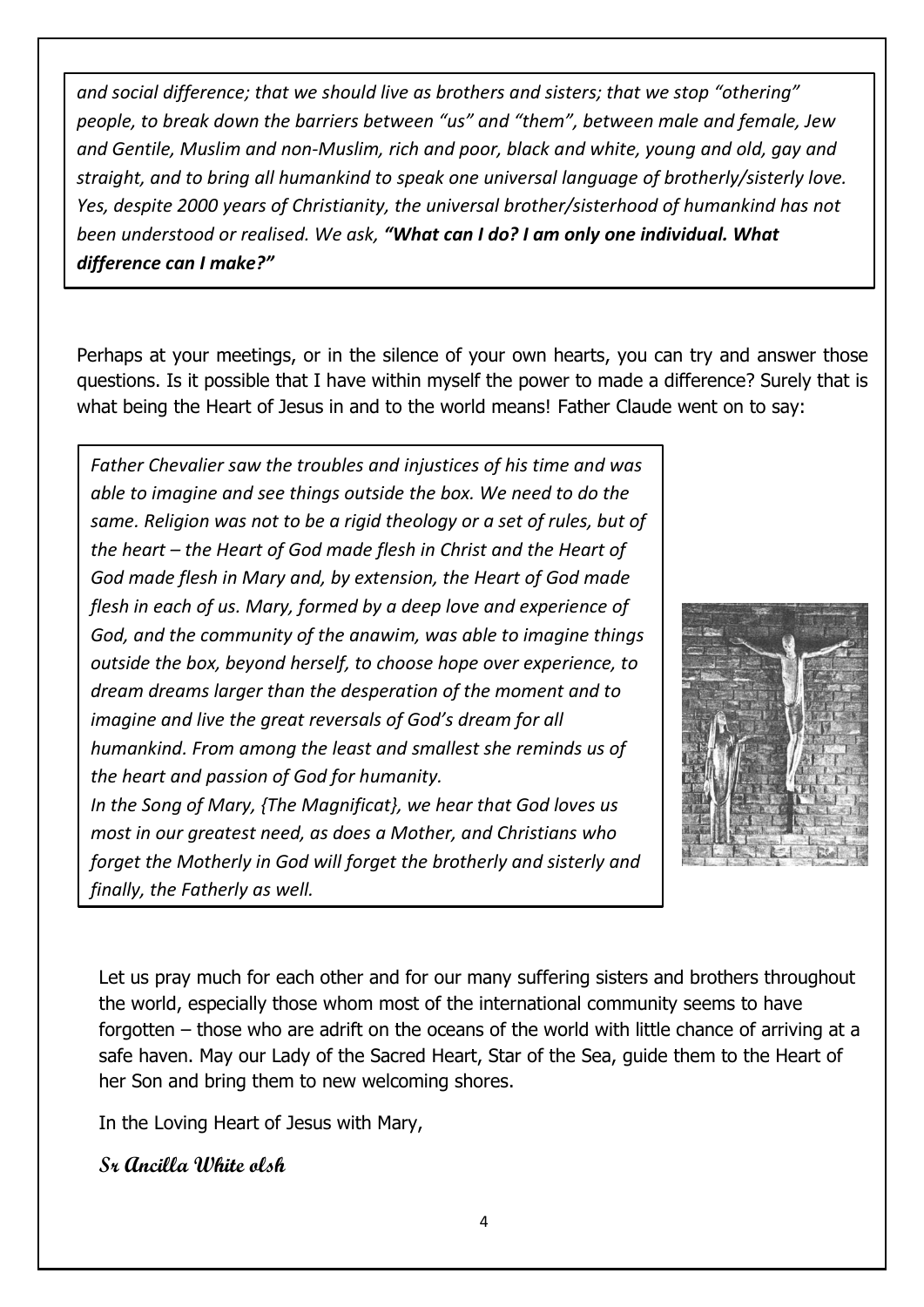## *JOURNEYING DEEPER INTO THE HEART OF OUR CHARISM*

**Session 13 - Chapter 7: Pages 91 -101**

## **MISSION EVERYWHERE**

*Another new chapter!*

*We are certainly forging ahead with our prayerful reflection and sharing of our Journeying Book, Jules Chevalier's Charism and the Identity of the Chevalier Family, by Father Hans Kwakman* 

*Thank you for your feed-back through the Group Reports.*

 *Let us continue to enjoy "the journey" as together we deepen our knowledge and love of the charism which God has entrusted to us, as Associates of the Daughters of Our Lady of the Sacred Heart and members of the International Chevalier Family.*

*--------------------------------------------------------------------------------------------------------------------------------*

From his earliest days Jules Chevalier experienced a longing to be a missionary. This first seed of desire was felt as a young boy in elementary school when attending a mission given by a Vincentian priest in his parish. He thought of it as a "*beautiful vocation*" and said that he would be happy "if God gave me this grace one day".

Later when he was in the Seminary at Bourges he felt again that longing to become a missionary. When he spoke with his Spiritual Director about this, however, he was discouraged as the need for diocesan priests was felt to be a greater priority. It seems unclear whether this call was to parishmissions, in which the Vincentians were involved, or to foreign missions among unbelievers.

- Think back to your own childhood days and reflect upon any "call" within your heart that has persisted and grown over the years.
- What form has this developed into and how is it expressed now?

### **"Missionary" in a double sense: p 92-93**

The definition of "missionary" is one sent to promote Christianity…" and although it is often taken to mean "in a foreign country", in the beginning years of the MSC Congregation it had a double meaning. The donation given to Father Chevalier at the conclusion of the now famous Novena to Our Lady on December  $8<sup>th</sup>$ , 1854, was given for a good work in Issoudun, "... preferably a house of missionaries."

It became clear, later on, that the Parish Priest saw this as an opportunity to establish a second parish in Issoudun that would be the ministry of this "*house of missionaries"*. Another donor noted that the people of the region were "*quite ignorant in the matters of religion"*, and that the donation was to assist in parish work to help improve this situation. Thus, this was the first "*mission"* that Chevalier undertook.

The meaning of missionary as "local outreach" was also evident in the wording of the "Contract" which Chevalier and Maugenest made with Our Lady in 1855 for their work in Berry:

> "The priests commissioned to continue the work of St Ursin, first apostle of Berry, will take the name 'Missionaries of the Sacred Heart'.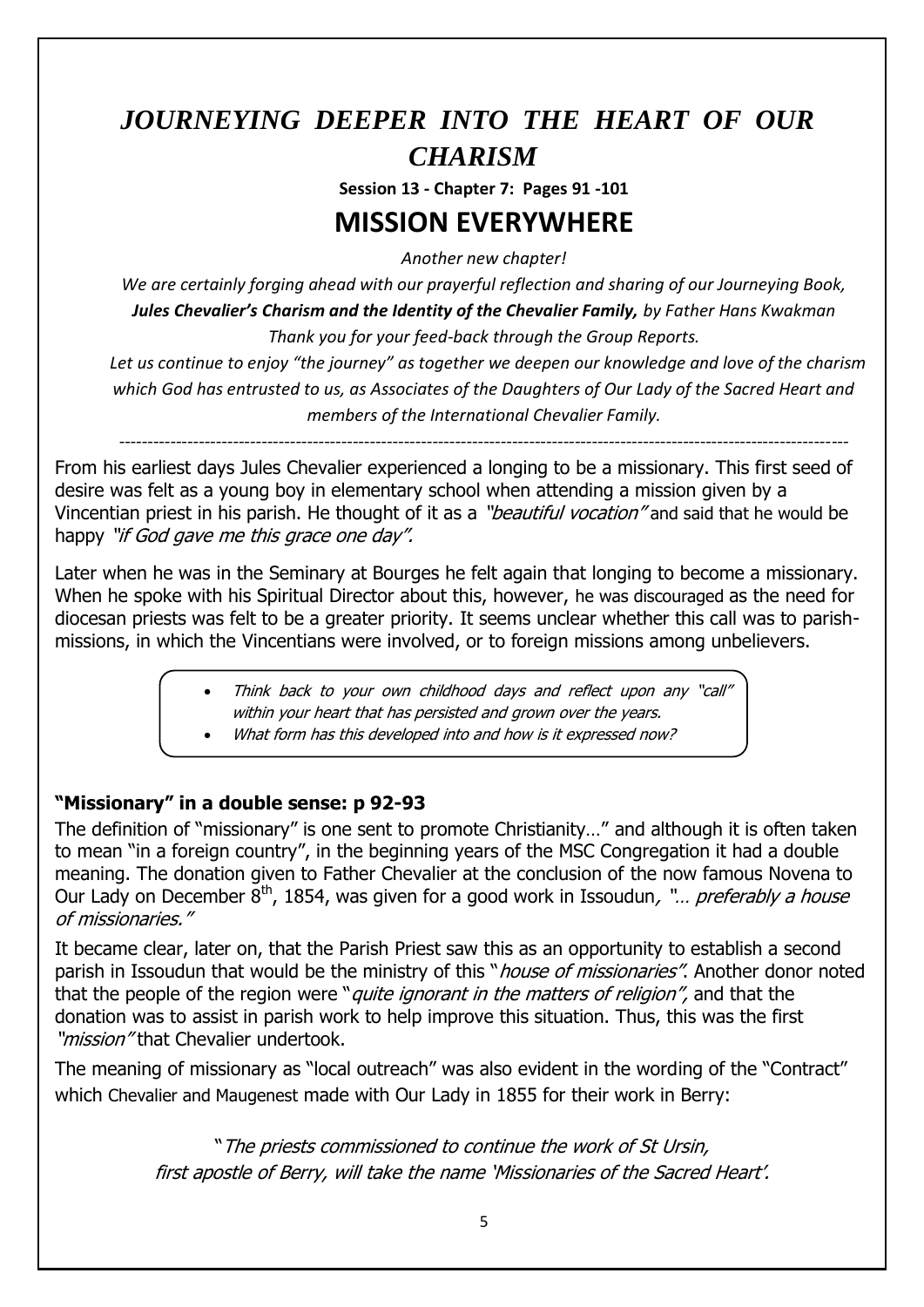They will dedicate themselves with a very special love to the adorable Heart of Jesus and the Immaculate Heart of Mary, and will devote all their energies to making these two hearts everywhere loved".

- Consider a "local outreach" that has missionary significance that you know about, or have been involved in.
- Do you see a need for a "missionary endeavour" within your/our local community?

## **Missionaries: Apostles of the Sacred Heart: p 93 – 94**

Chevalier's dream was to spread devotion to the Sacred Heart everywhere. His followers were called "*missionaries*" because of being sent by Jesus Christ, but for Chevalier, this word was synonymous with "*apostle"*, meaning both "*follower*" and "*spreader of the faith"*. These "missionaries" engaged in parish-missions were instructed in "Rules for Missionaries of the Sacred Heart", to perform these missions "in accordance with the charism and spirituality of the MSC": They should

- speak much about the treasures of mercy enclosed in the Sacred Heart of Jesus and Mary
- make home and workplace visits
- implant trust in God's mercy rather than fear of his punishments
- speak more about heaven than hell
- and even if reference to hell and punishment was necessary, to always end a sermon speaking of God's mercy.
	- Reflect on your own experience of "missionaries" and others who may have shown these attributes to you or your family
	- What effect did they have?

### **Mission Among Non-Christians: p 94-95**

The Constitutions for both the MSC's and the Daughters of Our Lady of the Sacred Heart show the broad scope of ministry for mission work at home and overseas, although the Missionary Sisters of the Sacred Heart Constitutions consider their mission work "mainly in the countries of the pagans". It is recorded that "…from the beginning … Father Chevalier ardently desired to establish missions in countries where the Gospel had not yet been preached". He even desired to go to these missions himself and of ending his life there. This was never to be.

### **Foreign Missions: p 95-96**

The first MSC foundation outside Europe was made in Watertown, North America, near the Canadian border, where the Missionaries ministered to French speaking Canadians. Chevalier saw this as "a first step nearer the missions". The Vatican made its first request for MSC presence in the foreign missions in 1879 offering "The Mission of Auckland and New Zealand. This was not accepted, due to a lack of suitable candidates. When another offer was made in 1881 for the mission of Melanesia and Micronesia, the offer was gladly accepted, and on 30<sup>th</sup> August 1881, the first missionaries set sail from Barcelona on their way to Oceania to bring, in Chevalier's own words: "… the knowledge and love of the Sacred Heart and of Our Lady".

A direct result of this acceptance was the arrival of the MSC in Australia at the end of the 19<sup>th</sup> Century and the Daughters of Our Lady of the Sacred Heart in 1885.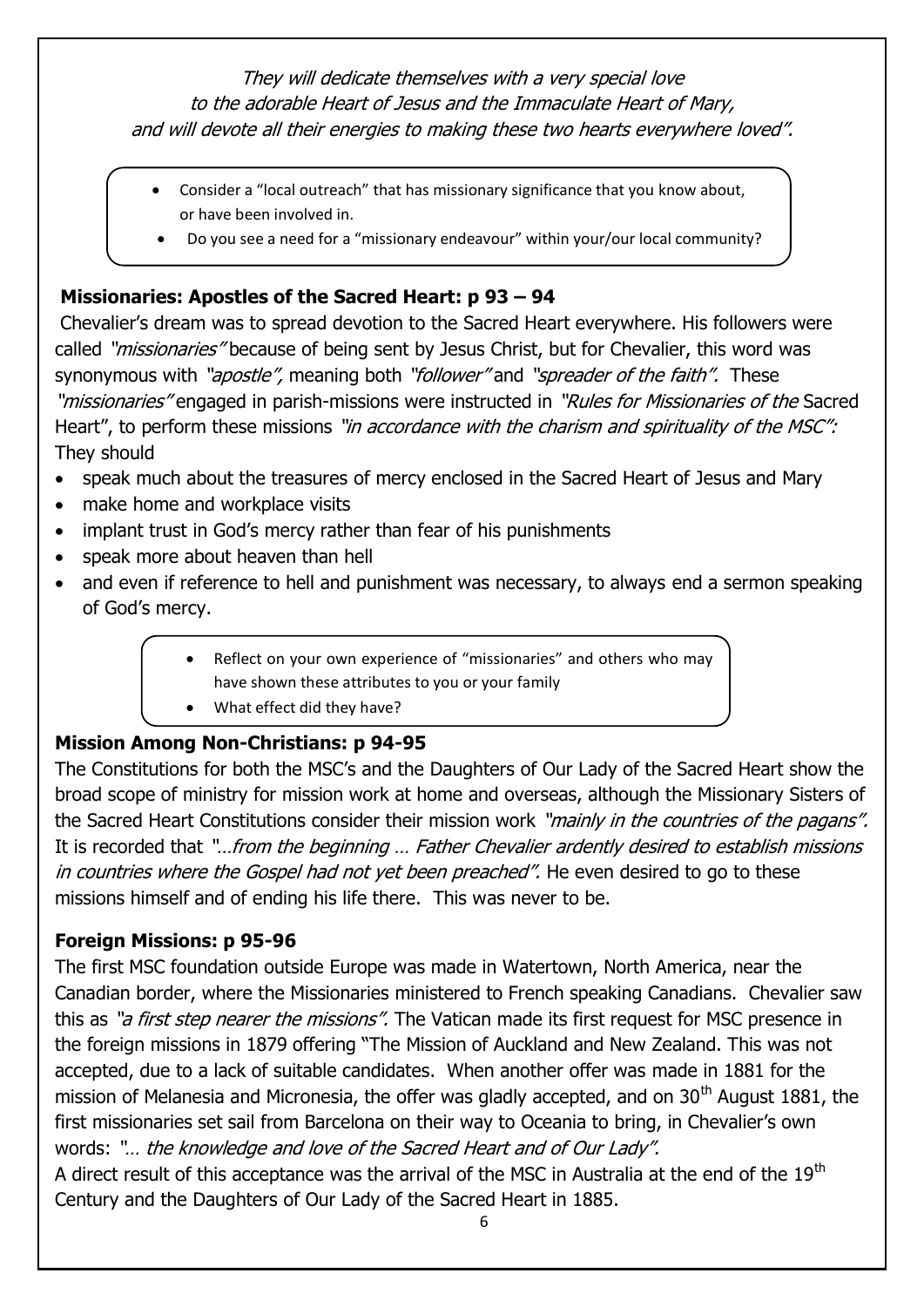*Let us take a moment to pray in thanksgiving for what WE have received through these early missionaries bringing the charism and gift of Chevalier to be OUR heritage, legacy, tradition and spirituality today.* 

### **Formation: p 97-99**

(These paragraphs are of great relevance to us as Associates)

Until the end of his life Chevalier's unflagging energy produced many writings and publications on the Devotion to the Sacred Heart and Our Lady of the Sacred Heart. He was dedicated to meditation, study, research and teaching about the mystery of God's love revealed in the Heart of Christ. He wrote: "Love without knowledge is impossible; knowledge without love is a disorder".

*In reference to the above we could consider our reading of the book by Father Hans Kwakman as a part of our "formation" as we "Journey Deeper into the Heart of Our Charism". These words are reminiscent of the introduction to the "Journey" in the Ametur, when we were reminded that we are not just 'going through the book but allowing the book to go through us".* 

Chevalier also wrote many instructions about the Sacred Heart especially for lay people. Many of his books ran to several editions, and in one book especially for lay people entitled "School of the Sacred Heart or Lessons in Perfection", Chevalier presents the Sacred Heart as the Teacher and the lay person as the disciple. As Associates we are indeed disciples and in the words of our Commitment we pray:

> "I (N), in union with Our Lady of the Sacred Heart, commit myself to the Heart of Jesus as an Associate of the Daughters of Our Lady of the Sacred Heart. I make this commitment so that … … I may become more like Christ, and bring others to know Him as Mary did."

Chevalier "wanted to see his spiritual family so thoroughly formed that they would b<sup>e</sup> able to bring devotion to the Sacred Heart everywhere in the world, on all levels of society, not only as <sup>a</sup> devotional practice, but as a comprehensive way of living." The words of our Commitment continue:

> "I rely completely on your faithful love to give me the graces I need to respond to this special call and mission of making the Sacred Heart of Jesus everywhere loved forever!"

In Chevalier's view "the ministry of formation" should be performed by every member who believed in the importance of Devotion to the Sacred Heart for the restoration of Church and Society. But it could only be carried out by those who were deeply grounded in the meaning of this "way of life" and who themselves **practised** what they taught others to do.

If we return again to the Commitment ceremony and the prayer that is prayed together at its conclusion, where we call upon our loving Father to "ground" us in the charism so that our "way of life", may reflect that of Jesus: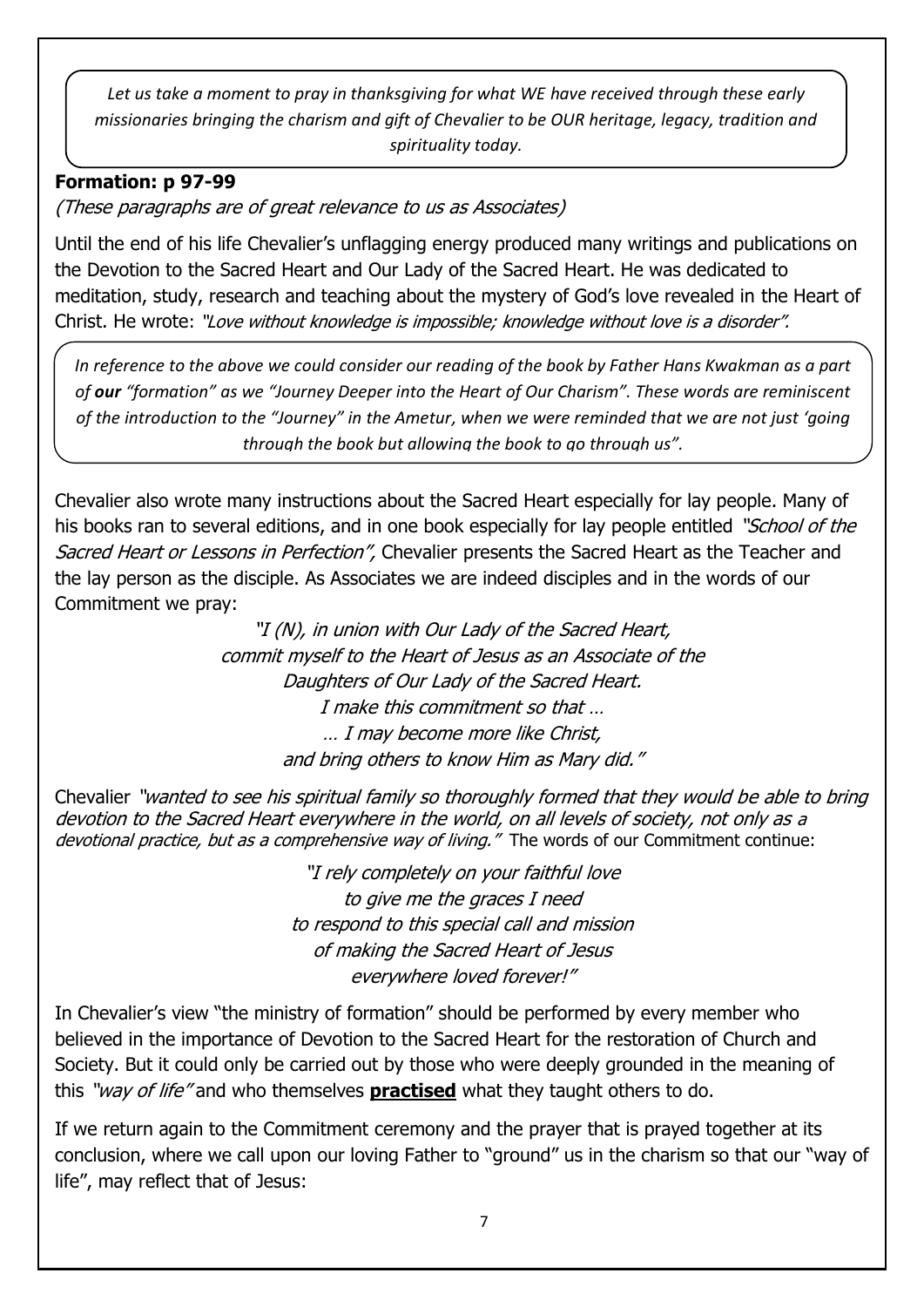"May his charism live on in us today that we may share more deeply the joys and hopes, the griefs and anxieties of all people of our time especially those who are poor or in any way afflicted. Thus may we be on earth the Heart of Christ through the transforming power of His love."

*Those who have made their Commitment might like to share what this Ceremony and these words meant to them at the time, and how they are now integrated into their daily lives.* 

## **Elements of a Charism of the Chevalier Family [7]: p 99 – 101**

As sometimes happens some of the original intentions of a Founder can become overlooked or "forgotten" with the passing of time. This is what happened to Jules Chevalier's intentions to have "formation of special groups interested in becoming partakers in the Mission of the Society" when the Constitutions of 1907 emphasised only MSC formation and mission. This meant that a "great means of action" and great resources for Mission were overlooked. However, in the MSC Constitutions and Statutes of 2000 a new start was made by mentioning the "Association of Lay People" in the Chapter about membership. These Constitutions also recommended that the Provincial Superior should promote this Association and encourage the Priests and Brothers of the Provinces to collaborate in this work while always "respecting its lay character".

In 2009 the Tri-Generalate, together with the Co-ordinator of the Laity of the Chevalier Family, issued a Joint Communiqué. In this document "the religious are encouraged to continue to devote their time and energy to the formation of the laity. "This same document expresses the hope that **"more and more laity themselves will become formators of lay members of the Chevalier Family".** \* Totally in line with Chevalier's charism, his dream and vision, special emphasis is put on "formation in our common spirituality. (\*Emphasis added by the writer).

As Chevalier pointed out, to become a formator one must be well informed but also practise the "way of life" … this in essence means that "teaching" is done by both word and example. Although formal or endorsed formators are both realistic and necessary it is also realistic to consider that all who are committed to this "way of life" have the potential to be "formators" or teachers **to** and **for** others by the example of what they say and what they do, and who they are.

- If this is the case could it mean that we are all "formators-in-training" with a responsibility to take on this role if we are "called" to do so?
- What may some of these roles be?
- Could it be using a particular gift within a meeting? Participating in a particular way?
- Could it be an active ministry carried out in the name or spirit of an Associate?

Is it realistic to say that in being "formed" ourselves we are also "forming" others and that this is both a missionary and an apostolic undertaking?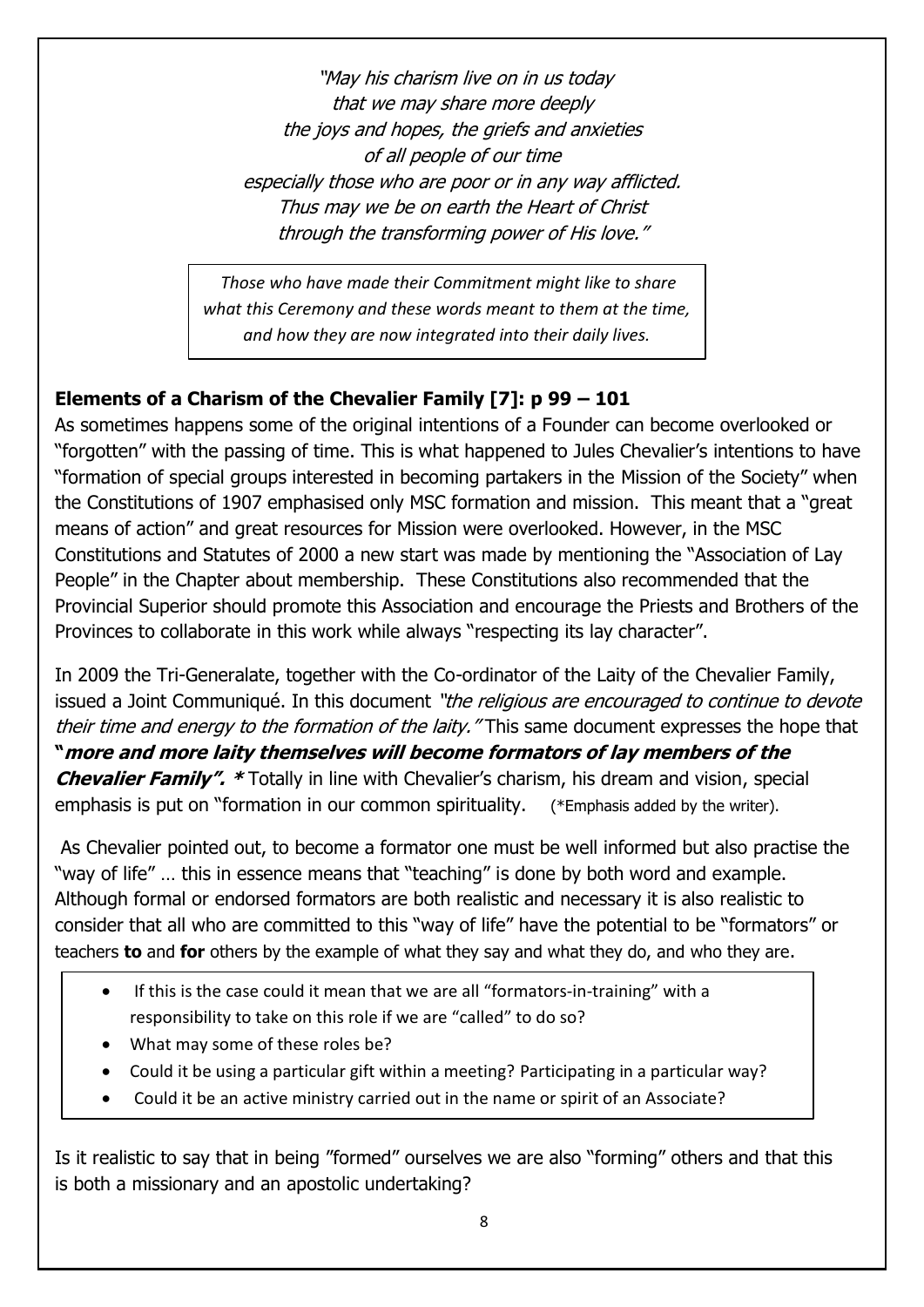Consider this in the light of our home, workplace, social groups, parish, community, etc.; eg. Pope Francis, by his way of life and statements, is not only influencing others world wide, but also forming them in Christian thought, action and responsibility.

The Chapter concludes with reminders of the various components which together form the holistic approach taken by Chevalier in his writings and his living out of Spirituality of the Heart:

- Jesus, the Centre, the Word Incarnate;
- the human heart not only as a symbol of love and mercy, but also of strength and courage;
- the essential personal dimension of the Devotion to the Sacred Heart;
- its cosmological outlook;
- its aspect of adoration;
- its important social relevance.

The final sentence is one that can give us great encouragement and hope in our daily life and deep gratitude that we have been called to live a Spirituality of the Heart:

> "A Spirituality of the Heart, which embraces everything, and can be practised everywhere, in all circumstances and challenges of life – that is the great gift that emerges from Chevalier's charism, as a river from its source."

In these few lines there is much to reflect upon.

In both personal and group reflection think or name some ways which show you:

- what this spirituality can embrace,
- where it can be embraced,
- how it can be embraced, and
- in what circumstances.

Are there challenges that you have had to face where you have found "Heart Spirituality" to be a particular help or support to yourself or another? Maybe you have received that help or support and become aware that it was from this source.

……………………………………………………………………………………………………………………………………………………………………



*Meeting Reports*

**"Where two or three are gathered in my name, I will be with them." Jesus** 

**Alice Springs.** Our Group met on 21<sup>st</sup> March for Mass and the Stations of the Cross. These included meditations of St Juliana of Norwich, an English mystic. Afterwards we enjoyed lunch together at the Convent. **Paula Thornton**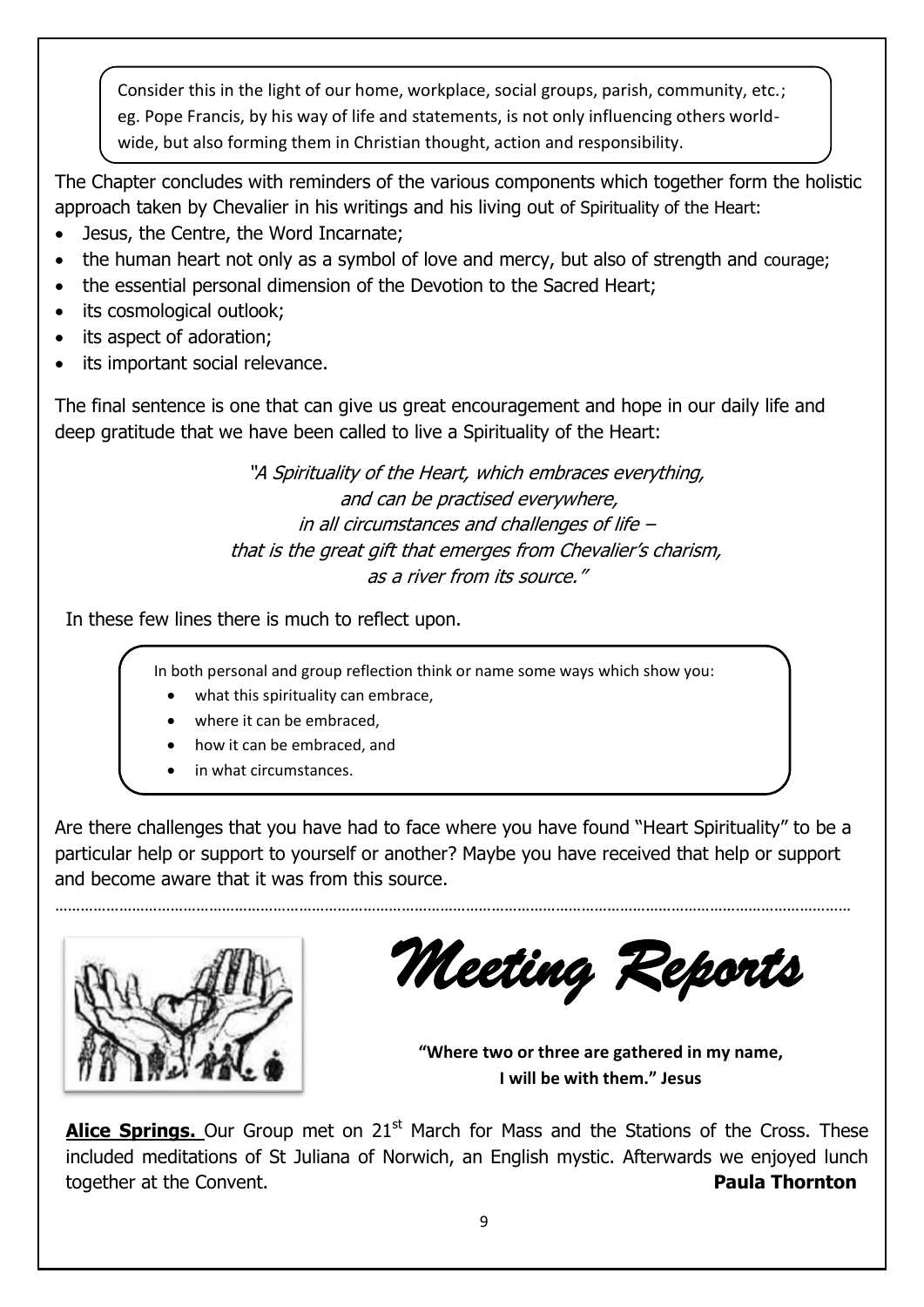**Bentleigh.** At our March Meeting Sr Annabella led us in discussion of Chapter 5 pages 64-76 from our "Journeying" book. We broke into small groups for discussion and then came together to share how we could be inspired to be hopeful and positive in our modern world. Our prayers

for April are of thanksgiving to God for our lives, and for those who live consumed by anger and those who live with a lack of spirituality in their lives**. Patricia Baxter**

**Bowral.** The discussion topic for our April meeting was "A Shared Mission" from our "Journeying" book. We discovered how far reaching has been Father Chevalier's dream of making the love of the Heart of Jesus known everywhere. Our talk gradually came to the role Sr Frances Mary Walsh had in the seventies of the twentieth century of creating the Associates of the Daughters of Our Lady of the Sacred Heart in Australia. **Sr.Therese McNamara**

At our May meeting we looked at the section in Chapter 6, "Mission of the Laity". We read with interest of Father Chevalier's desire for a place for the Laity in his vision of spreading the love of the Heart of Jesus everywhere. We saw how relevant his desire for Laity involvement is even truer today. The description of the phrase "Aiming at perfection" in the Spirituality of the heart as imitating the virtues of the Heart of Jesus such as love, gentleness, compassion, patience, mercy, courage, strength, constancy and generosity spoke to our hearts. **Sr.Therese McNamara**

**Corinda.** We met on Sunday 10<sup>th</sup> April – a small but very vibrant group. The sharing was wonderful and all enjoyed the meeting. We began with an Easter prayer in the Convent Chapel and included some of Pope Francis's Easter message at the beginning, which was read out very prayerfully by Bev. Everyone joined in the sharing and prayers. We left the Chapel feeling really invigorated and wanting to share our joy with one another. The next part of our meeting was sharing from Father Kwakman's book, and again we had some wonderful insights from each of our members. Afterwards we moved into general business and organised our coming together for the Feast of Our Lady of the Sacred Heart on 30<sup>th</sup> May. **Sr Evelyn Page** 

**Darwin.** At our March meeting, on the eve of Holy Week, we paused in our busy lives to keep vigil with our Suffering Lord in a beautiful Prayer Service. As we reflected on the events of Palm Sunday we asked ourselves the question: *What are my feelings as I partake in this scene?* We then shared our thoughts. The next part of our Service was woven round the passage about the Suffering Servant from Isaiah Ch 53. All found this a very inspiring beginning to our journey through Holy Week to the Resurrection. **Sr Jo Kenny** 

**Enfield.** At our May meeting we talked about Jules Chevalier's plan for the society with an emphasis on the "Third order", Associates. His vision for lay people to be an integral part of the Chevalier Family led us to where we are now as Associates. We spoke about our role as lay people to "Imitate the Heart of Jesus, showing love, gentleness, compassion, patience, mercy, courage, strength, constancy and generosity". Members shared examples from their own lives where they felt called to stand up for causes despite opposition. St Pat showed us the power point presentation prepared by Sr Robyn Reynolds comparing Pope Francis' Evangelii Gaudium with the OLSH Constitutions. On 30<sup>th</sup> May we will celebrate Our Lady of the Sacred Heart feast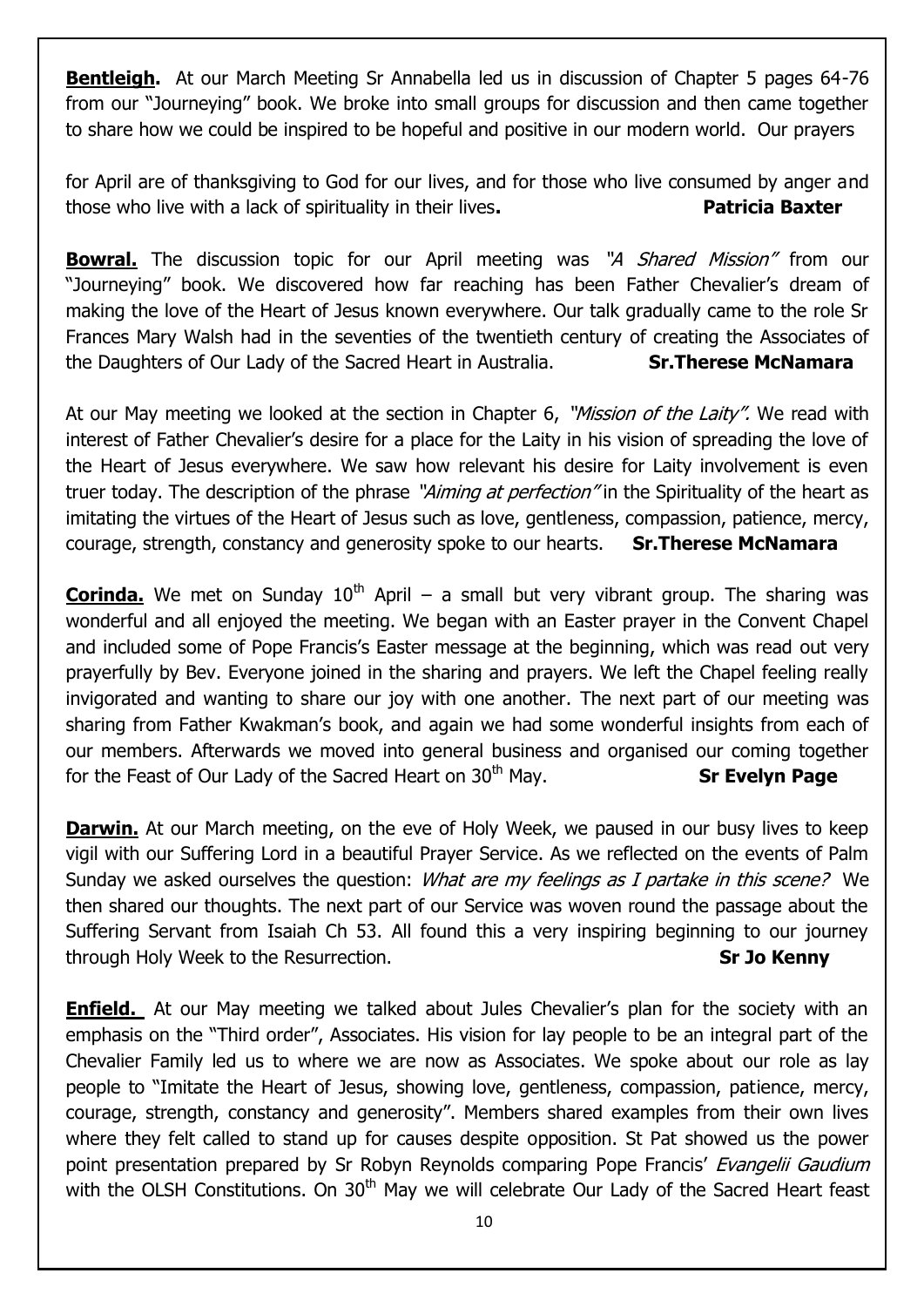with the Sisters at Kilburn. We closed with prayer remembering sick family, friends and members. **Margaret Baker**

**Hartzer.** To begin our April meeting Sr Ancilla led us in a reflection time, *How Rich is God's* Mercy. Our discussion then centred on the Third Order regarding the religious and laity and the different manner of living and expressing our faith in the lives we lead. Mary McKillop was spoken of regarding the difficulties she experienced, and also her connection with the laity. In Chevalier's time the lay people were often more available and open to the lives and problems of their sisters and brothers than the religious. In our days priests and religious are closer to the laity, but we are now experiencing a lack of priests and religious in our modern world. Families help one another and belong to their community in the parishes. One member spoke of her reception into the Church and how it came about by observing her friends and how they lived their faith. We spoke of the virtues and characteristics of Jesus as a gift from God and how we can strive to imitate Jesus in all that we do. **Robyn Miller** 

**Randwick.** We commenced our meeting with a meditation on the Gospel of the following Sunday – the Good Shepherd. We then moved to the Ametur and our Journeying reflection and discussion in the April issue. As we have several new members we were able to help them realise the position Fr Chevalier wished them to have. It was a good opportunity to remind the "older" ones of this. We were greatly interested and involved in the details outlining how Fr Chevalier saw that the laity would live out their place in his overall plan. We were also very happy to hear read the paragraphs relating to the Associates from the OLSH new Constitutions

#### **Sr Theresa Coleman**

**Roselands.** At our March meeting we pondered on our special mission and how we can live it in our times. We discussed the Lenten message of Pope Francis regarding the indifference that we can have in regard to various unjust happenings in our world. We need to open our hearts to the poor and suffering as Jesus always opened his, and still does open his Heart to us. We also talked about the unequal position of women in so many countries and how we might be able to help this situation. **Myrna dela Pena**

At our April Meeting we shared our thoughts on Session12, Journeying Deeper into the Heart of our Charism. We talked about the three branches which were to form Father Chevalier's religious family. As the **Tertiaries of the Sacred Heart** or **Third Order** became our Associates as we now have them, we concentrated most of our discussion on them. As lay members of the Chevalier Family we endeavour to live out our charism by being the Heart of Jesus through our work as catechists, by participating in the Liturgy as Acolytes, Readers or Extraordinary Ministers of the Eucharist or by volunteering to clean and decorate the Church. We also try to be good neighbours especially to the lonely ones. We raised our concern about the dwindling numbers at Mass as well as the urgent need to pray for our persecuted Christian sisters and brothers all over the world. We welcome Pope Francis' recent directive to bring back the practice of praying the Angelus. Finally we revisited the story of the founding of the MSC and the Daughters of our Lady of the Sacred Heart and the work of Father Chevalier and Mother Marie Louise.

#### **Helen Di Vincenzo**